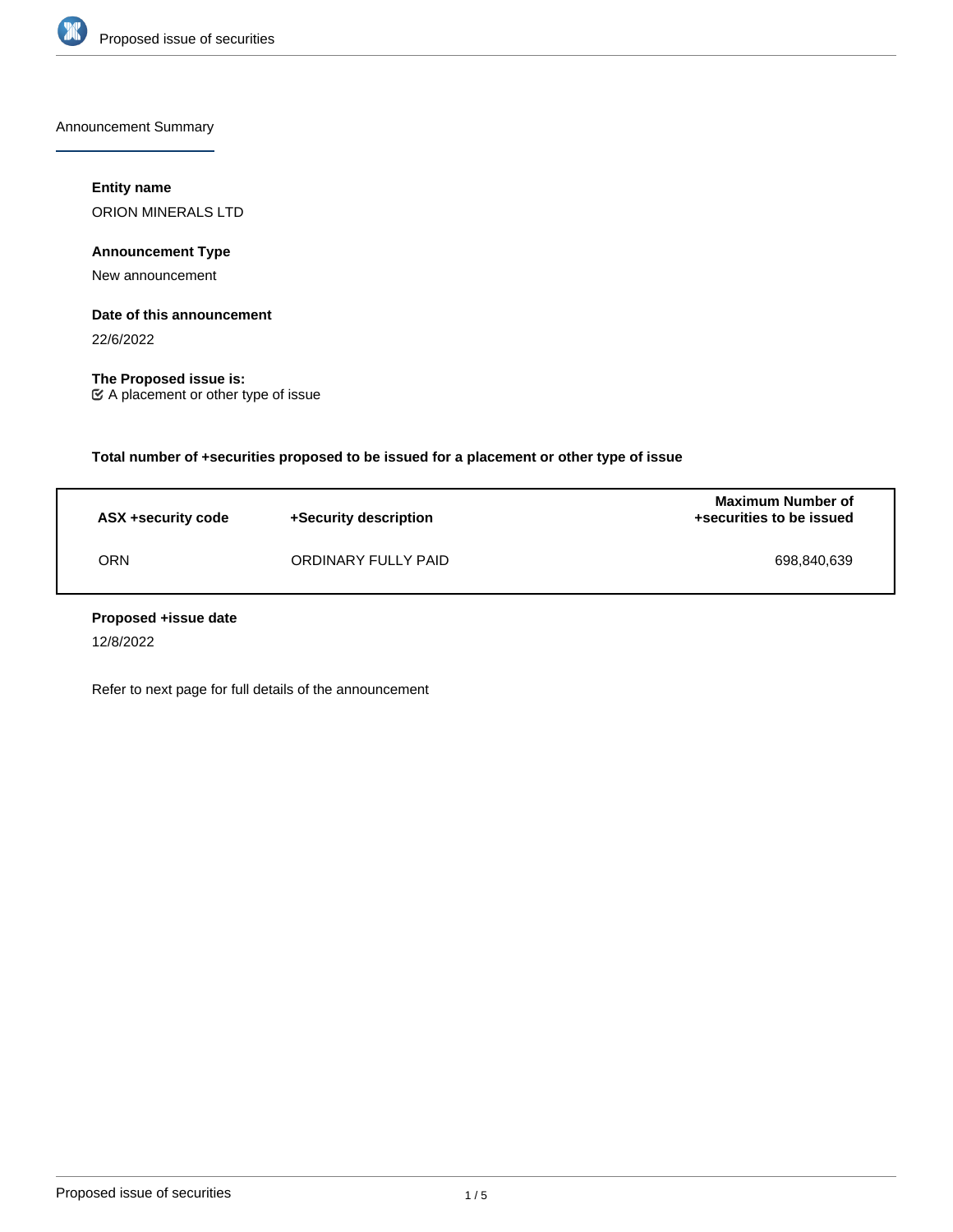

### Part 1 - Entity and announcement details

### **1.1 Name of +Entity**

ORION MINERALS LTD

We (the entity named above) give ASX the following information about a proposed issue of +securities and, if ASX agrees to +quote any of the +securities (including any rights) on a +deferred settlement basis, we agree to the matters set out in Appendix 3B of the ASX Listing Rules.

If the +securities are being offered under a +disclosure document or +PDS and are intended to be quoted on ASX, we also apply for quotation of all of the +securities that may be issued under the +disclosure document or +PDS on the terms set out in Appendix 2A of the ASX Listing Rules (on the understanding that once the final number of +securities issued under the +disclosure document or +PDS is known, in accordance with Listing Rule 3.10.3C, we will complete and lodge with ASX an Appendix 2A online form notifying ASX of their issue and applying for their quotation).

**1.2 Registered Number Type**

**Registration Number**

**ACN** 

098939274

**1.3 ASX issuer code**

**ORN** 

**1.4 The announcement is** New announcement

## **1.5 Date of this announcement**

22/6/2022

**1.6 The Proposed issue is:**

 $\mathfrak{C}$  A placement or other type of issue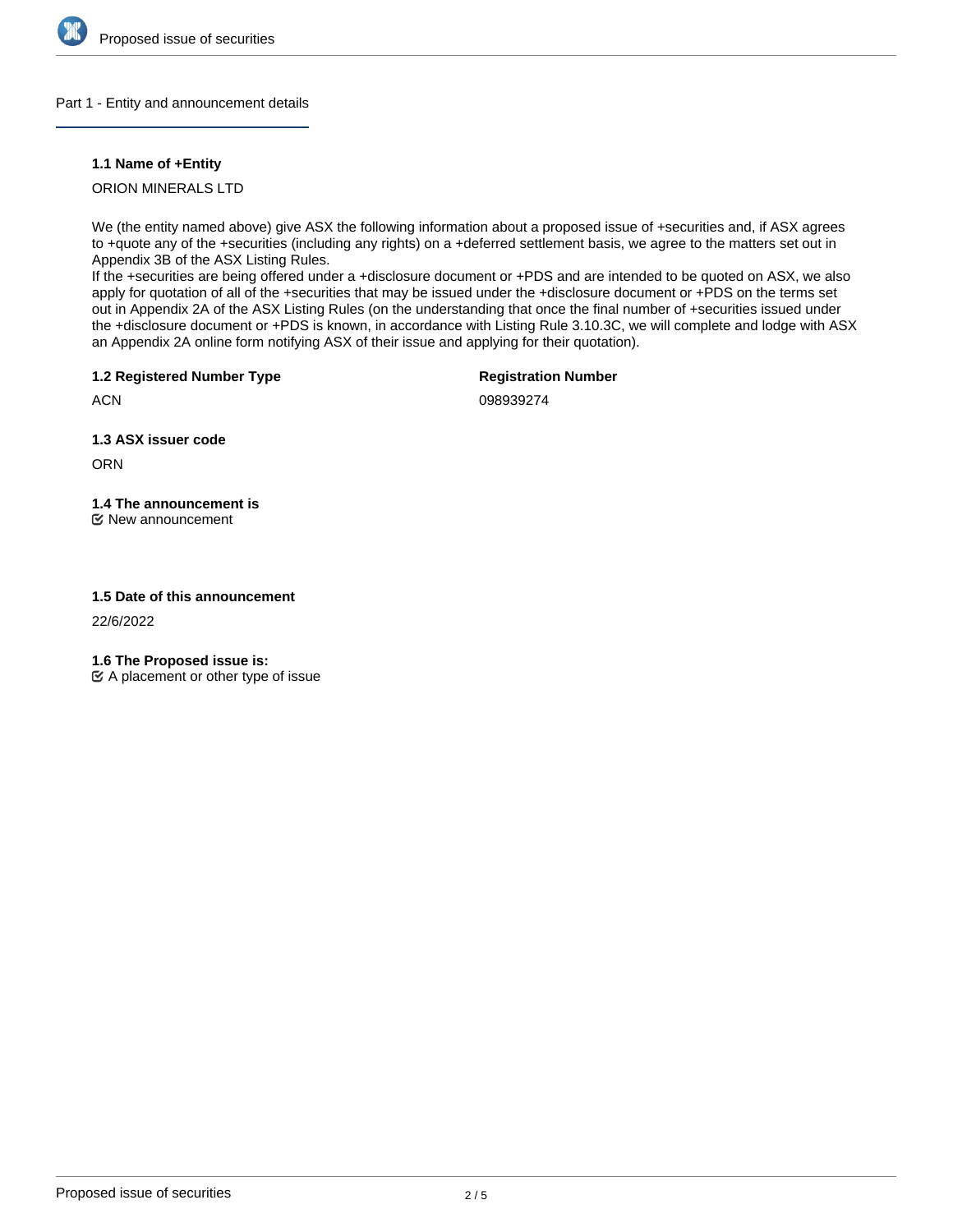

Part 7 - Details of proposed placement or other issue

Part 7A - Conditions

**7A.1 Do any external approvals need to be obtained or other conditions satisfied before the placement or other type of issue can proceed on an unconditional basis?** Yes

7A.1a Conditions

| <b>Approval/Condition</b> | Date for determination | Is the date estimated or<br>actual? | ** Approval<br>received/condition met? |
|---------------------------|------------------------|-------------------------------------|----------------------------------------|
| +Security holder approval | 11/8/2022              |                                     |                                        |
|                           |                        | <b></b> Estimated                   | No                                     |

#### **Comments**

Shareholder approval for purposes of Listing Rule 7.1 for the issue of 698,840,639 shares to professional and sophisticated investors (under Placement 3 of the placement announced on 22 June 2022) will be sought at a shareholder meeting.

Part 7B - Issue details

**Is the proposed security a 'New class' (+securities in a class that is not yet quoted or recorded by ASX) or an 'Existing class' (additional securities in a class that is already quoted or recorded by ASX)?** Existing class

**Will the proposed issue of this +security include an offer of attaching +securities?** No

Details of +securities proposed to be issued

**ASX +security code and description**

ORN : ORDINARY FULLY PAID

#### **Number of +securities proposed to be issued**

698,840,639

## **Offer price details**

**Are the +securities proposed to be issued being issued for a cash consideration?** Yes

**In what currency is the cash What is the issue price per**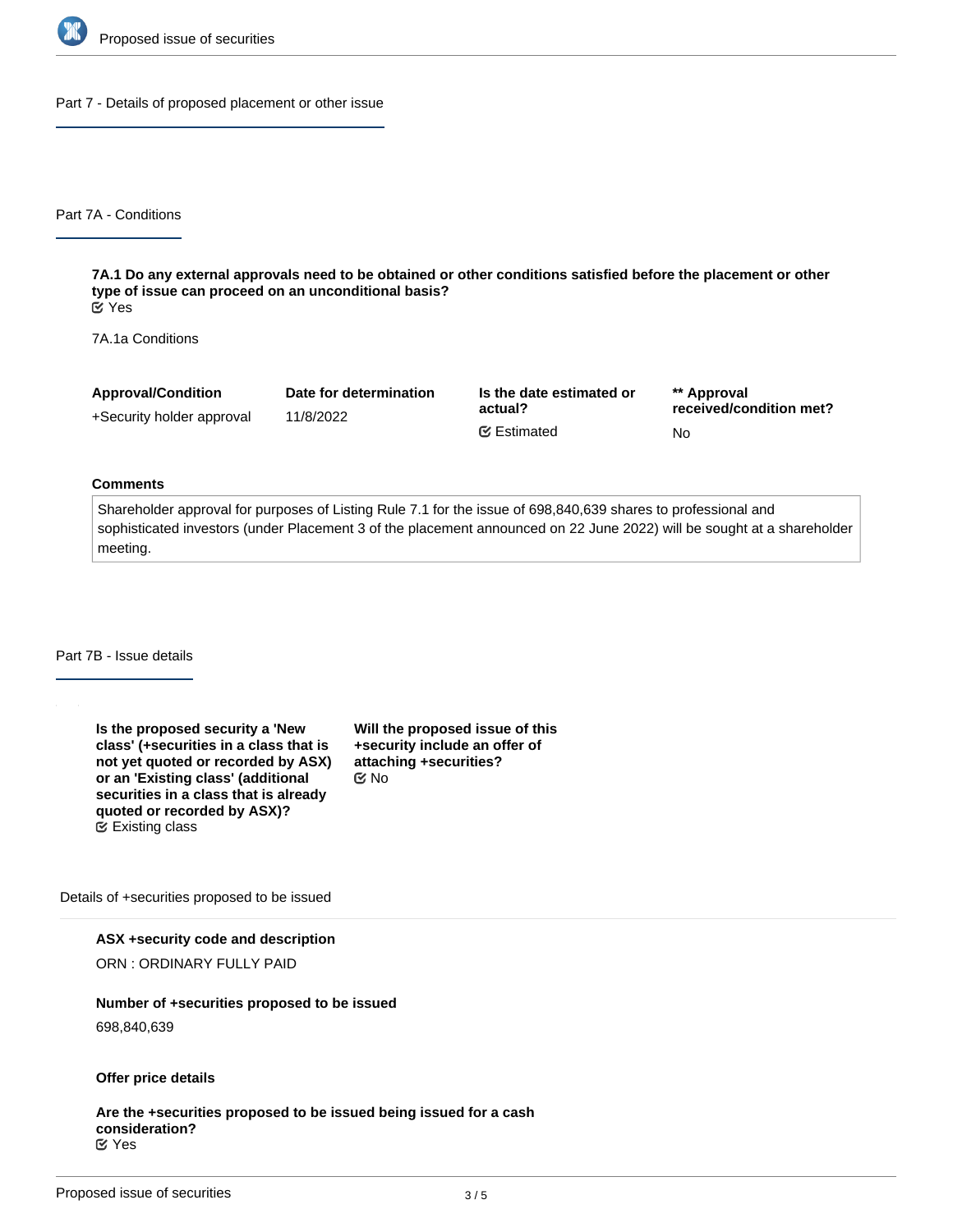

**In what currency is the cash consideration being paid?**

AUD - Australian Dollar

**What is the issue price per +security?** AUD 0.02000

**Will these +securities rank equally in all respects from their issue date with the existing issued +securities in that class?** Yes

Part 7C - Timetable

**7C.1 Proposed +issue date** 12/8/2022

Part 7D - Listing Rule requirements

**7D.1 Has the entity obtained, or is it obtaining, +security holder approval for the entire issue under listing rule 7.1?** Yes

**7D.1a Date of meeting or proposed meeting to approve the issue under listing rule 7.1**

11/8/2022

**7D.2 Is a party referred to in listing rule 10.11 participating in the proposed issue?** No

**7D.3 Will any of the +securities to be issued be +restricted securities for the purposes of the listing rules?** No

**7D.4 Will any of the +securities to be issued be subject to +voluntary escrow?** No

Part 7E - Fees and expenses

**7E.1 Will there be a lead manager or broker to the proposed issue?** No

**7E.2 Is the proposed issue to be underwritten? K** No